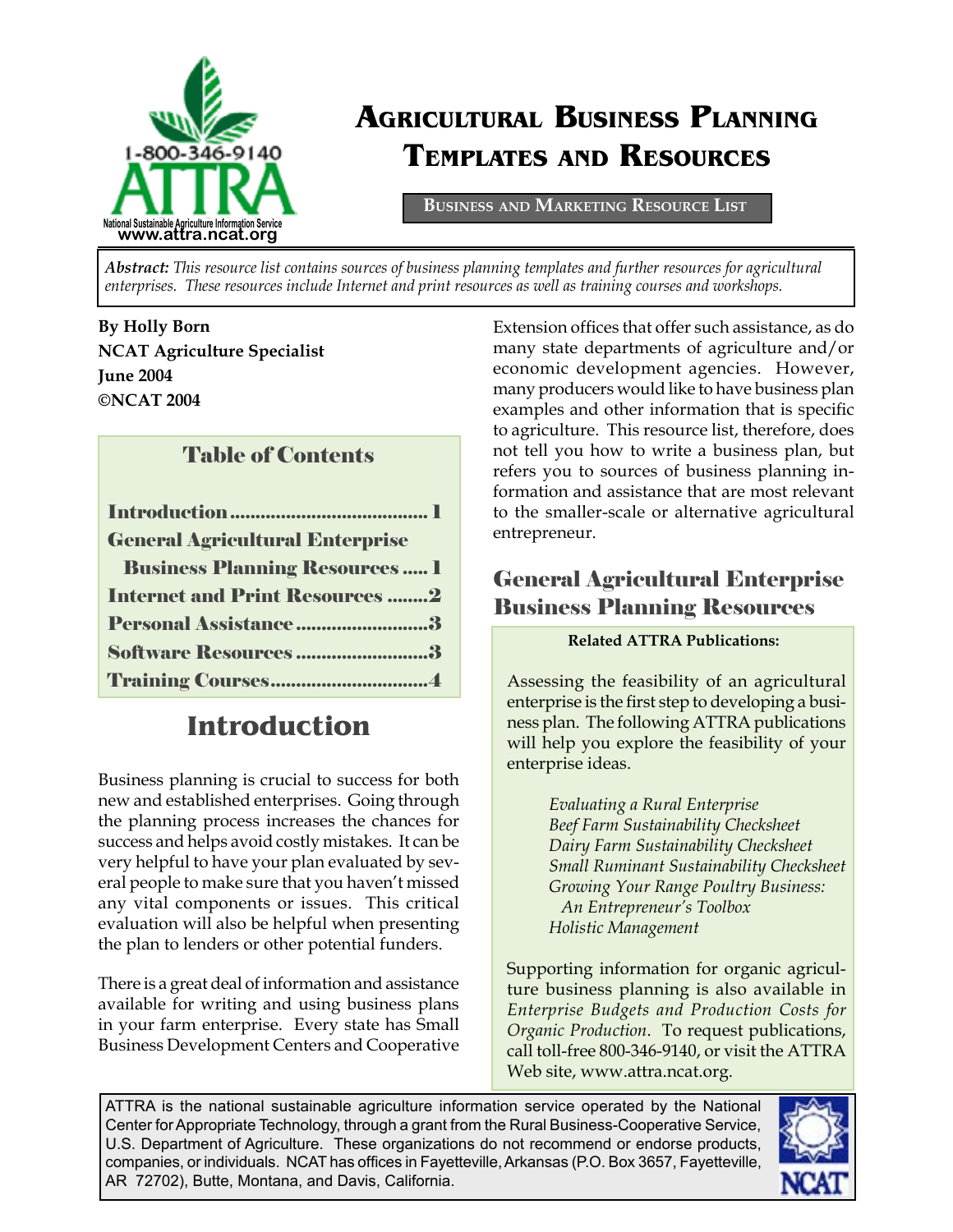## Internet and Print Resources

While not focused on agricultural enterprises specifically, BizPlanIt's Virtual Business Plan is a free on-line resource that includes business plan fundamentals to consider and incorporate into each section of your plan; highlights the most common mistakes in each section of the plan; and provides other advice, articles, tips, tools, and links related to each section of a business plan. Available at www.bizplanit.com/vplan.html.

The following British Columbia Ministry of Agriculture, Forestry, and Fisheries (BCMAFF) enterprise business planning templates are available on the Internet: Chicken Broiler Producer, Dairy Producer, Grains and Seeds, Bee Keeper, Cow/ Calf Ranch, Greenhouse Vegetable, Greenhouse Floriculture, Wholesale Nursery, and Direct Farm Marketing (mixed vegetables, berries, and value-added products). These templates include detailed information on each step of developing agricultural enterprise business plans, and they are very highly recommended. They are available at www.agf.gov.bc.ca/busmgmt/bus\_guides/ index.htm.

A sample business plan for an herb enterprise is available at www.smallbusinessbc.ca/pdf/ sample\_primary.pdf.

A vineyard business plan workbook is available at www.siu.edu/~readi/viticulture/businessplan.htm.

*Adding Value to Beef Production* walks you through developing a business plan for value-added beef enterprises. Includes case studies of actual businesses. Available at www.ciras.iastate.edu/beefmanual/sec3.html.

*Adding Value to Pork Production* walks you through developing a business plan for valueadded pork enterprises. Includes case studies of actual businesses. Available at www.ciras. iastate.edu/porkmanual/.

An interesting sample business plan for an Internet-based horse reseller is available at www. bplans.com/spv/3103/index.cfm?affiliate=.

A sample business plan for small food businesses is available at www.agmrc.org/business/pdf/ samplebusplan.pdf.

A sample business plan for value-added sauces and other Hispanic foods is available at www. bplans.com/spv/3230/index.cfm?affiliate=.

*Building a Sustainable Business: a Guide to Developing a Business Plan for Farms and Rural Businesses* helps alternative and sustainable agriculture entrepreneurs to develop profitable enterprises. Sample worksheets illustrate how real farm families set goals, researched processing alternatives, determined potential markets, and evaluated financing options. Blank worksheets help producers to develop detailed, lender-ready business plans and map out strategies to take advantage of new opportunities. Print copies are available for \$14 (plus \$3.95 shipping and handling charge), or the publication is available free of charge at www.sare.org/publications/business/business .pdf.

To order print copies, contact:

Sustainable Agriculture Publications 210 Hills Building University of Vermont Burlington, VT 05405-0082 802-656-0484 802-656-9091 FAX sanpubs@uvm.edu

*Getting Started in Freshwater Aquaculture* is a "one-stop" resource for planning an aquaculture enterprise. A CD-ROM includes sections on business planning, marketing, species selection, water resources needed, and production methods. An accompanying workbook provides review questions, business planning forms, and example test questions. Also included are sample business plans, cash flow statements, and enterprise budgets. *Getting Started in Freshwater Aquaculture* is available for \$59.95 (checks payable to Purdue University Aquaculture). To place an order, or for more information, contact:

> LaDon Swann, Aquaculture Specialist Illinois-Indiana Sea Grant College Program Purdue University 1026 Poultry Science Building

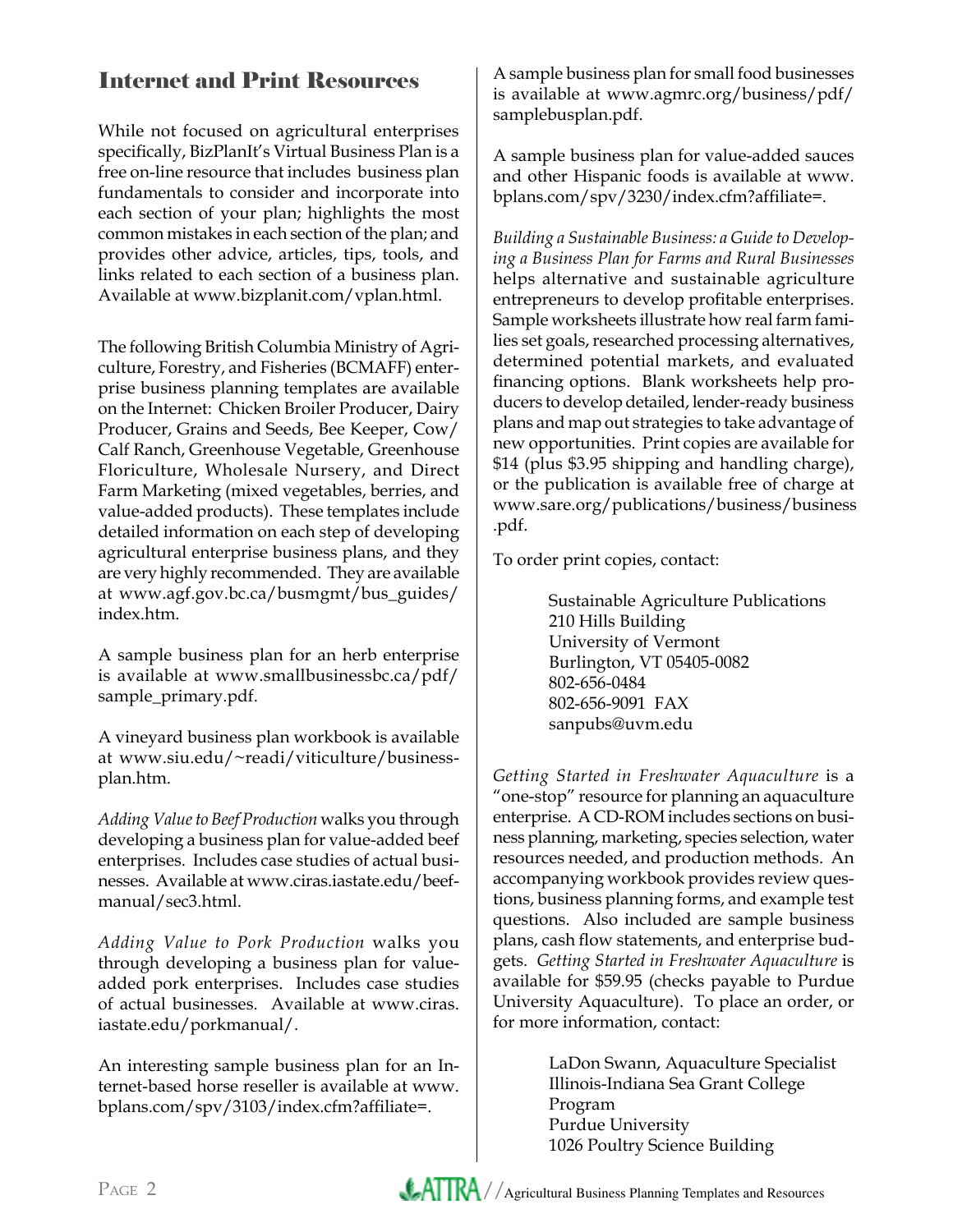West Lafayette, IN 47907-1026 765-494-6264 swanndl@auburn.edu

## Personal Assistance

Service Corps of Retired Executives (SCORE), a national organization sponsored by the Small Business Administration (SBA), is made up more than 13,000 volunteer business executives who provide free counseling, workshops, and seminars to prospective and existing small business people. E-mail counseling is a confidential, fast, and convenient option that is also offered by SCORE. SCORE volunteers can assist you in developing a business plan, or review an existing plan. There are SCORE volunteers with expertise in agriculture available. You can find them by searching at www.score.org. If you don't have access to the Internet, call ATTRA, and we can do the search for you. If you would prefer faceto-face counseling, visit their Web site or contact SCORE to find a counselor near you.

> SCORE Association 409 3rd Street, SW 6th Floor Washington, DC 20024 800-634-0245

Small Business Development Centers (SBDCs) are sponsored by the SBA, in partnership with state and local governments, the educational community, and the private sector. They provide technology, informational resources, and on-site counseling for start-up and expanding businesses to create business, marketing, and other plans, do research, and receive expert training and assistance. To locate your nearest SBDC, contact the SBA Small Business Answer Desk at 800-827- 5722, or go to www.sba.gov/regions/states.html. SBA business planning resources are available at www.sba.gov/starting\_business/planning/ basic.html.

### Software Resources

FINPACK is a comprehensive financial planning and analysis system designed to help farmers and ranchers understand their financial situation and make informed decisions. The FINPACK Business Plan includes a comprehensive outline,

sample plans, and detailed information on what should be included in the business plan. Supporting information from any electronic source can be cut-and-pasted into the plan. Cost is \$295 (\$145 for Minnesota residents) for the Professional version and \$95 for the Personal version. You can download a free trial version of the FINPACK Business Plan at www.cffm.umn.edu/Downloads/DownloadTrial.asp?P=BusinessPlan.

To order, or for more information, contact:

Center for Farm Financial Management University of Minnesota 130 Classroom Office Building 1994 Buford Avenue St. Paul, MN 55108 800-234-1111 612-625-3105 FAX www.cffm.umn.edu/Software/BusinessPlan/

Business Plan Pro 2004 is the most used business planning software available. More than 400 sample plans are included; among them are some plans relevant to agriculture, such as plans for medicinal herb, tree fruit, and mixed fruit and vegetable enterprises. Most Small Business Development Centers offer use of this software for free or at nominal cost. If you would like your own copy, it costs \$99.95. To order, or for more information, call 800-229-7526, or visit www. bplans.com/contentkit/index.cfm?affiliate=be stwarere.

PlanWrite is another highly recommended business planning software package. Sample business plans, some related to agriculture, and actual business plans from real businesses—winners of the prestigious MootCorp® business plan competition—are included. The basic version costs \$119.95. To order, or for more information, call 800-423-1228 or visit www.brs-inc.com/business\_plan.asp.

Market Farm Forms is an excellent planning tool for diversified farms that market direct to the consumer or run Community Supported Agriculture operations. There are few resources for this type of farm enterprise, and this is one of the best. Developed by a market farmer, Market Farm Forms contains computer spreadsheet templates for planning and organizing information on diversi